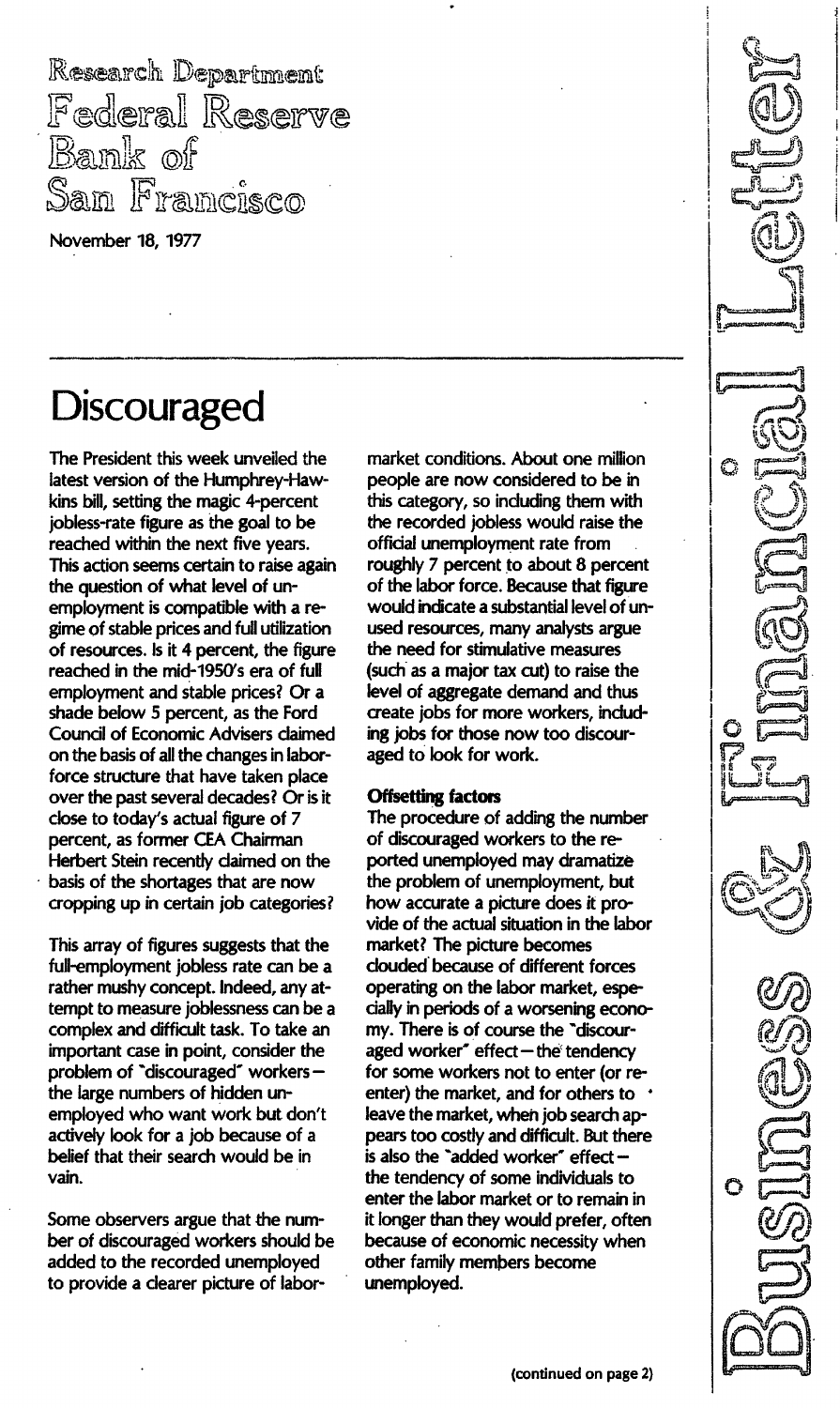## Research Department Federal Reserve **Bank** of <u>seem ee</u>

Opinions expressed in this newsletter do not necessarily reflect the views of the management of the Federal Reserve Bank of San Francisco, nor of the Board of Governors of the Federal Reserve System.

In this situation, the observed labor force is affected by the net flow of workers  $-$  the added workers who temporarily enlarge the labor force and the discouraged workers who reduce its size. An argument thus could be made against adding the discouraged workers to the observed labor force without at the same time subtracting the "added workers." Otherwise, the actual size of the labor force could be exaggerated, thus confusing the measurement of unemployment.

#### How many discouraged?

A separate question concerns the number of discouraged workers who would remain outside the labor force even under conditions of full employment. Some analysts argue that this problem of hidden unemployment could be eliminated or greatly reduced if measures were taken to stimulate aggregate demand. In this way, an adequate number of jobs could be created for those who wish to work but have sought vainly for jobs. According to this line of thought, the hidden unemployed represent a sizable reserve of unused resources, which a stimulative-demand policy could help eliminate without inciting undue. inflationary pressures.

It should be noted, however, that large numbers of potential workers have remained discouraged even during periods of over-full employment, when inflationary pressures mounted amid substantial shortages of trained workers. In 1967-69, for example, there were 657,000 discouraged workers on the average, and the number was quite similar (679,000) in 1973, another year of labor-market tightness. In contrast, in the 1975 recession year, the number of discouraged workers increased to 1,082,000.

These numbers show that the discouraged-worker problem increases substantially during periods of weak labor markets. However, roughly twothirds of such workers remain discouraged even under conditions of full employment, when any efforts to stimulate overall demand would be most likely to aggravate inflationary pressures. Even so, if the past is any indication of future behavior, the current number of discouraged workers could be reduced by about 300,000 if the economy were operating closer to the full-employment level.

#### What type of policy?

The bulk of the hidden unemployed appear to be unaffected by cyclical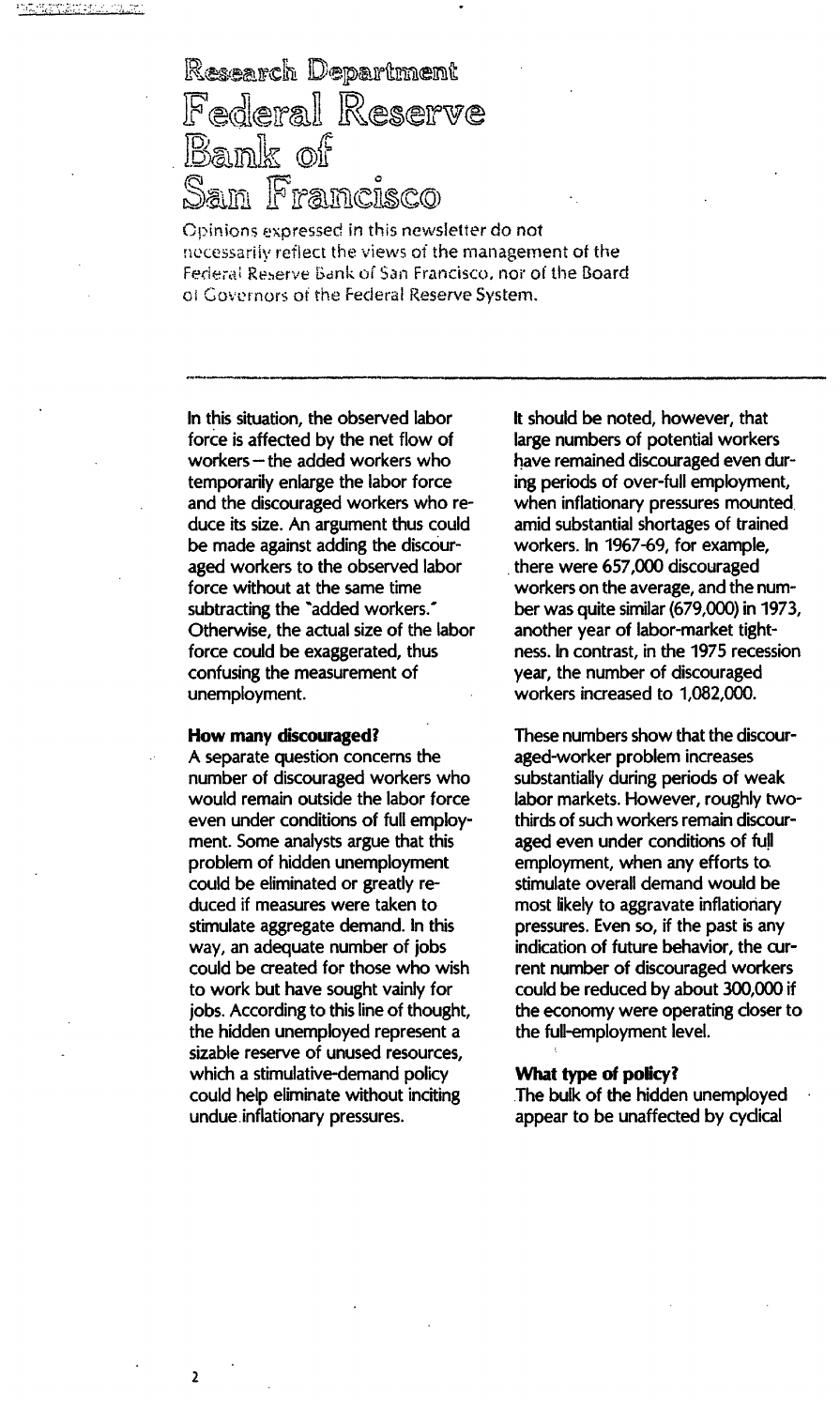changes in aggregate demand. Some are unemployed for seasonal or "frictional" reasons - but their short-term spells of joblessness are not generally matters of policy concern. Many of these workers enter or re-enter the labor force at will, and find jobs within reasonable periods of time. Indeed, the survey responses made to the Bureau of Labor Statistics indicate that most such workers intend to enter the job market within a short period of time.

At the same time, a significant portion of the hidden unemployed are jobless for structural reasons  $-$  for example, individuals who were formerly employed in declining industries or in declining areas of the country. These people may not be helped to any extent by broad policy measures designed to expand the total number of jobs in the economy. Instead, specific tailor-made programs may be needed to create productive jobs for such structurally-unemployed individuals. Rose McElhattan